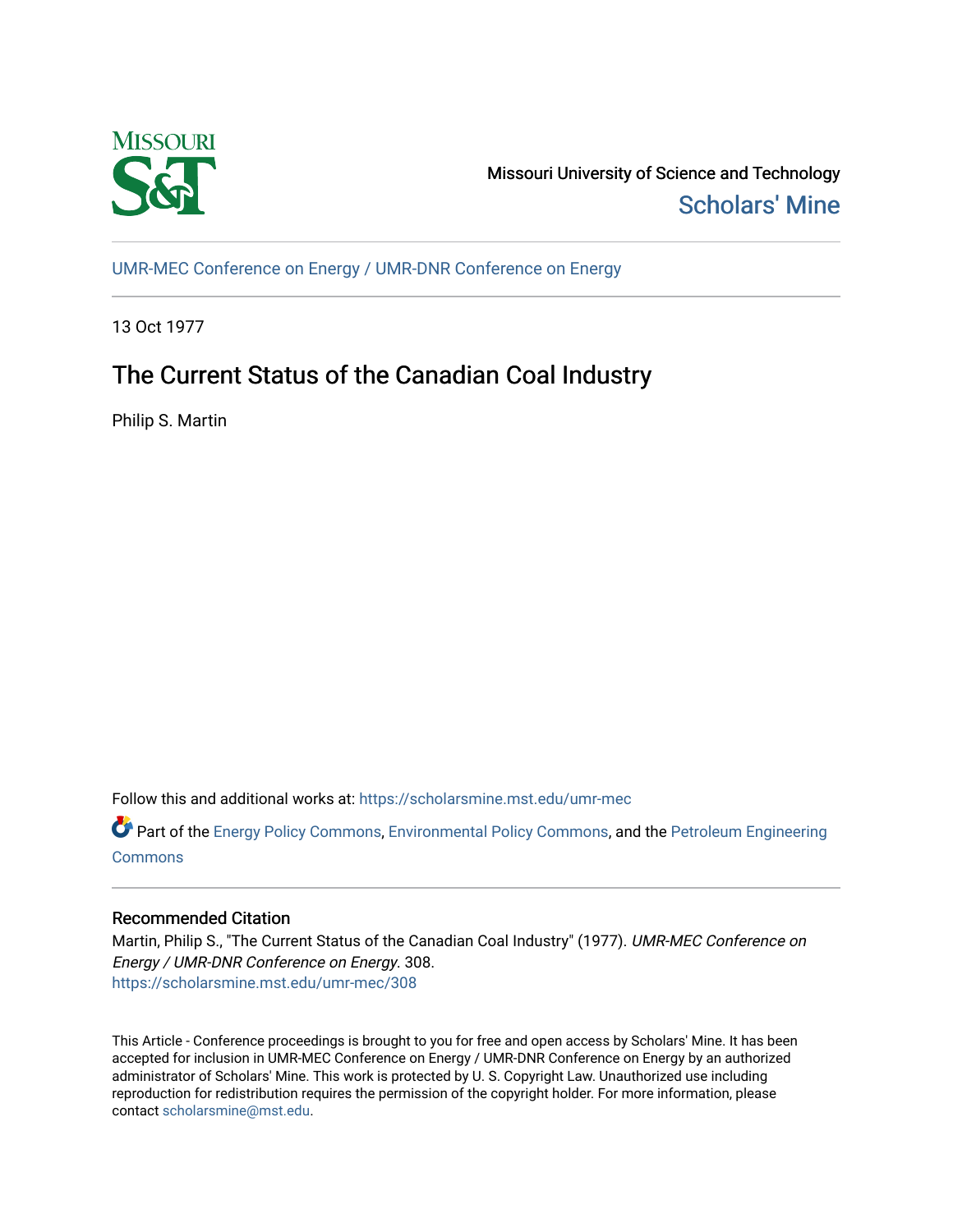**THE CURRENT STATUS OF THE CANADIAN COAL INDUSTRY**

Philip S. Martin, M.B.A., P.Eng. Project Engineer - Dames & Moore Consulting Engineers - Toronto - Canada

#### 1. INTRODUCTION

Mineable reserves of coal are known to exist right across Canada and some 30 mines are currently operating in five provinces, plus one small mine in the Yukon. Total production in 1977 will amount to some 30 million short tons with a value of approximately \$700 million, which will be a new record tonnage.

This level of production is small in comparison to the United States which produced some 665 million short tons in 1976, and will in all likeliness, achieve a similar level in 1977. However, Canadian coal is a relatively important segment of the North American energy mosaic, and I would like to talk about some of the more salient factors which have a bearing on the production of coal in Canada.

It has taken the world four years to recover from the 1973 Arab oil embargo and come to terms with the end of a way of life built on the expectation of seemingly limitless supplies of cheap oil. Having faced up to this reality, there has been a re-emergence of coal as an important energy source, both in Canada and the U.S. Indeed, 1977 may go down as the watershed year for energy policy in general and coal in particular.

Today coal is back in fashion as an energy source, new mines are being planned, and coal production now seems likely to show steady growth for many years ahead.

This does not mean a return to coal fires at home

or steam engines on the railways. While coal is a versatile mineral which can be used to make a wide variety of products, the current rise in demand for Canadian coal stems mainly from increased use of coal in the generation of electricity and growing exports of coking coal for use in steel production. In future, however, a major use of coal may be a source of synthetic gas and oil.

Indeed it should be emphasized that coal's principal uses in Canada and the U.S. are:-

- (i) the generation of electricity, and
- (ii) as a raw material for making steel.

Electricity and steel are two of the cornerstones of our economy. The proposed use of coal as a chemical feedstock will be an additional important consumer of coal, and the changeover of oil and gas-fired generators to coal-fired units will also increase demand. The domestic production of coal is therefore likely to increase significantly over the next decade.

#### 2. CANADIAN PRODUCTION AND DISPOSITION

#### 2.1 BACKGROUND

In Canada, the production of coal has risen steadily from a little over 10 million tons per annum in 1969 to the anticipated level of 30 million tons per annum in 1977.

Coal occurs principally in Western Canada, namely Alberta, British Columbia and Saskatchewan and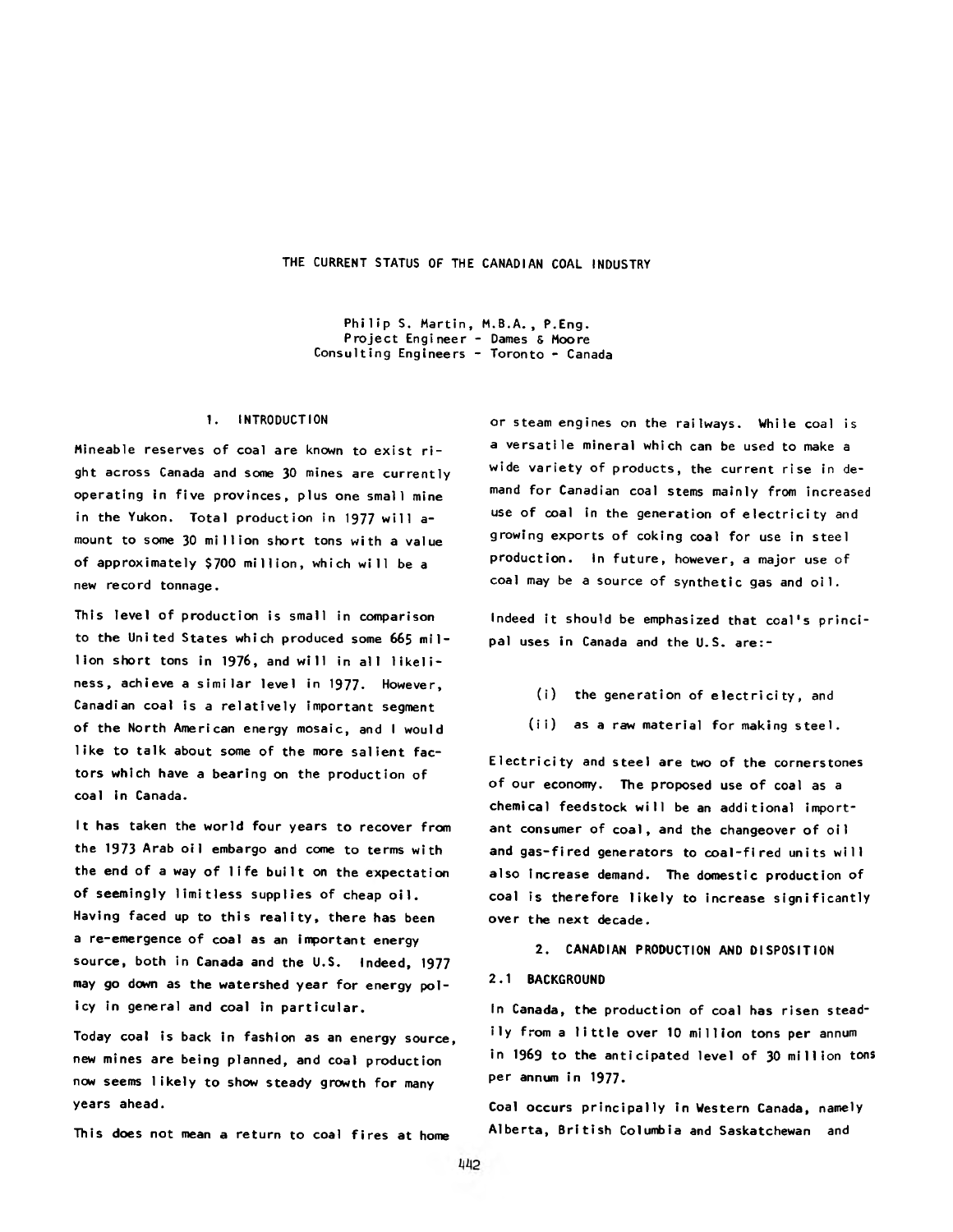together with a limited supply from the eastern provinces of Nova Scotia and New Brunswick, these provinces provide a ll the Canadian production.

With the bulk of Canada coal resources being in the eastern and western provinces, the coal is distant from the industrial centre of the country, Ontario and Quebec. Canada is therefore in the paradoxical situation of currently being able to import coal into Ontario at a lower cost than it can deliver its own coal to these coal consumers. By virtue of its vast land mass, Canada is both a major importer and exporter of coal.

The U.S. exports approximately  $9\%$  of its domestic coal production i.e. 60 million tons and of this total, Canadian Utilities and steelmakers buy 17 million tons, or 28%. These imports are principally from the eastern U.S. coalfields into Ontario. In turn, Canada itself exports 13 million tons of high grade coal from its domestic production to overseas customers (mainly Japanese steelmakers).

These international movements of coal are important, since of the several billion tons of coal produced each year around the world, only some 210 million tons are sold for consumption outside their country of origin.

On the export side, the U.S. is the major supplier, followed by Poland, Australia, the Soviet Union, West Germany and Canada. These six countries account for about 98% of all overseas coal exports. On the import side, the spread is far wider, but Japan dominates the buyers with about 28% or 67 million tons, France with 20 million tons and Canada is the next largest importer. It is Canada's importance in international coal movements that makes it a significant factor in coal at the present time.

# 2.2 COKING COAL

The extraordinarily rapid expansion of Canada's coal mining industry since 1969 has resulted mainly from increased demand for coking coals used in steel production, particularly by export customers in Japan. This demand has been so

strong that in 1976 the value of coal exports from Canada exceeded the value of coal imports for the first time. Although the rate of increase in the Japanese steel industry's demand for coal is  $ex$ pected to moderate, it will still be significant and Canada's share of the Japanese market for imported metallurgical coal is expected to rise from 18% at present to about 23% in 1990. In addition, one Canadian coal company has been successful in diversifying its export markets by securing long-term metallurgical coal contracts with steel mills in South Korea, Mexico, and Pakistan. Trial cargoes of metallurgical coal have also been sent to steel mills in Brazil, Argentina and Italy. Other companies hope to follow suit.

Canada's own steel industry is also enjoying a favourable long-term outlook for further growth, which may lead to more demand for Canadian coal. As previously mentioned, steel plants in Ontario have traditionally imported most of their coal requirements from the United States. This is because higher mining and transport costs make the metallurgical-quality coal in British Columbia and Alberta more expensive for customers nearly 2,000 miles away in Ontario than U.S. coal from a few hundred miles away and, to a lesser degree, similar disadvantages apply to Nova Scotia coal. Those Ontario steel companies which obtain their coal from production by coal mines which they own in the United States will almost certainly try to continue using their cheaper American supplies for as long as possible before making any switch to western Canadian coal. However, Canadians are beginning to develop better transportation systems to move coal from West to East via rail and the Great Lakes, and significant inter-provincial coal movements will commence in 1979.

Research is presently going on in Canada to perfect new technologies by which the choice of the type of coal to be used in steel production could be widened. Such techniques are still a long way from commerical application, the most optimistic estimate is at least a decade away from largescale introduction, but they may prove to be a factor in the future development of the Canadian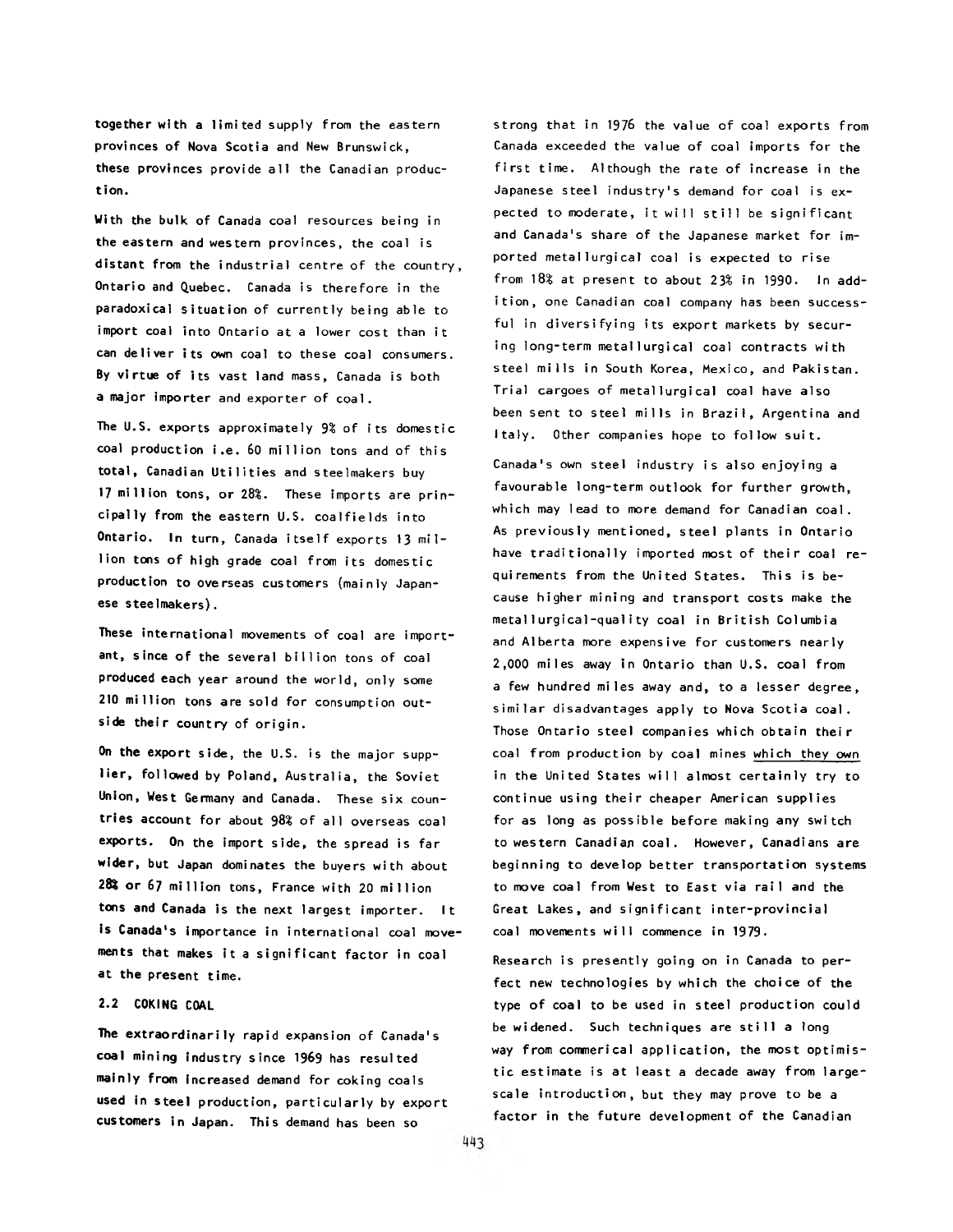coal industry. For the time being, with export growth levelling off after several years of strong increases, and with no economic pressure for Ontario steel producers to shift to Canadian coal, the metallurgical coal sector of the industry should probably remain at a fairly stable level of production.

#### 2.3 THERMAL COAL

Electricity generation appears to be the sphere in which the best prospects for growth in the use of raw coal exist. Domestic demand for coal to be used in generating electricity is projected to more than double between now and 1990, and in addition there is a chance of Canadian coal developing export markets for thermal use in Japan. South Korea, Mexico, and western Europe.

Thermal electricity generation is a field in which the user can choose from a wide range of fuels, because what is being purchased is simply heat. On the other hand, once a particular fuel has been chosen, conversion to another type may be very expensive or technically impossible. Looking ahead for the next few decades, the two leading competitors in the thermal market will be coal and nuclear fission. The major Canadian Utility, Ontario Hydro for instance intends to rely on a combination of the two, with no new oilfired stations apart from two already planned. By 1990, about 80% of Ontario Hydro's electrical output will depend on uranium or coal. At present, Ontario Hydro has long-term coal contracts with suppliers in the United States for a total amount of about 8 million tons of coal per year but expects to be using some 3 million tons of western Canadian coal per year by 1980. Ontario has a large captive source of uranium at Elliot Lake in Northern Ontario.

When the large supplies of western coal and lignite come into use, they will be transported by unit trains, either to generating stations which will be specially designed to burn lignite, or else the coal will be transported to a terminal at Thunder Bay on Lake Superior to be taken by lake ships to southern Ontario. At the existing coal-

fired stations, the western Canadian coal will be mixed with the United States coal which these stations were originally designed to burn.

Other electricity generating utilities are planning to expand their use of coal, notably in British Columbia, Alberta and Nova Scotia.

Alberta's very extensive thermal coal reserves are being considered as a heat source to assist the recovery of in-situ heavy oils.

3. GOVERNMENT POLICIES

### 3.1 NATIONAL ISSUES

There are many 'ifs and buts' still remaining about Canadian coal's further development, but some experts expect the production of coal to double by the early 1980's and perhaps triple by 1990. Depending upon whose projections one reads, then Canada will achieve 100 million tons by 1990 or 2000. Either way, there will be very significant growth during the 1980's.

The most important single item affecting the Canadian industry is government policies and incentives, and 1977-78 will be a period with a great amount of activity and revision by policy makers across Canada.

Naturally, sound government policies are important to a healthy and viable coal industry, and Canada is working towards a uniform polciy under the leadership of the federal and provincial governments .

Our federal government is in the midst of preparing its Coal Policy, which will form part of its overall Energy Policy. Federal government policies have been regarded as secondary to provincial policies by virtue of provincial ownership of minerals. The federal government is also actively involved in formulating a better inventory of Canada's mineable coal reserves.

# 3.2 ALBERTA

Alberta is Canada's main producer at 13 million tons per year, and also a major source of new coal deposits.

After several years of discussion, together with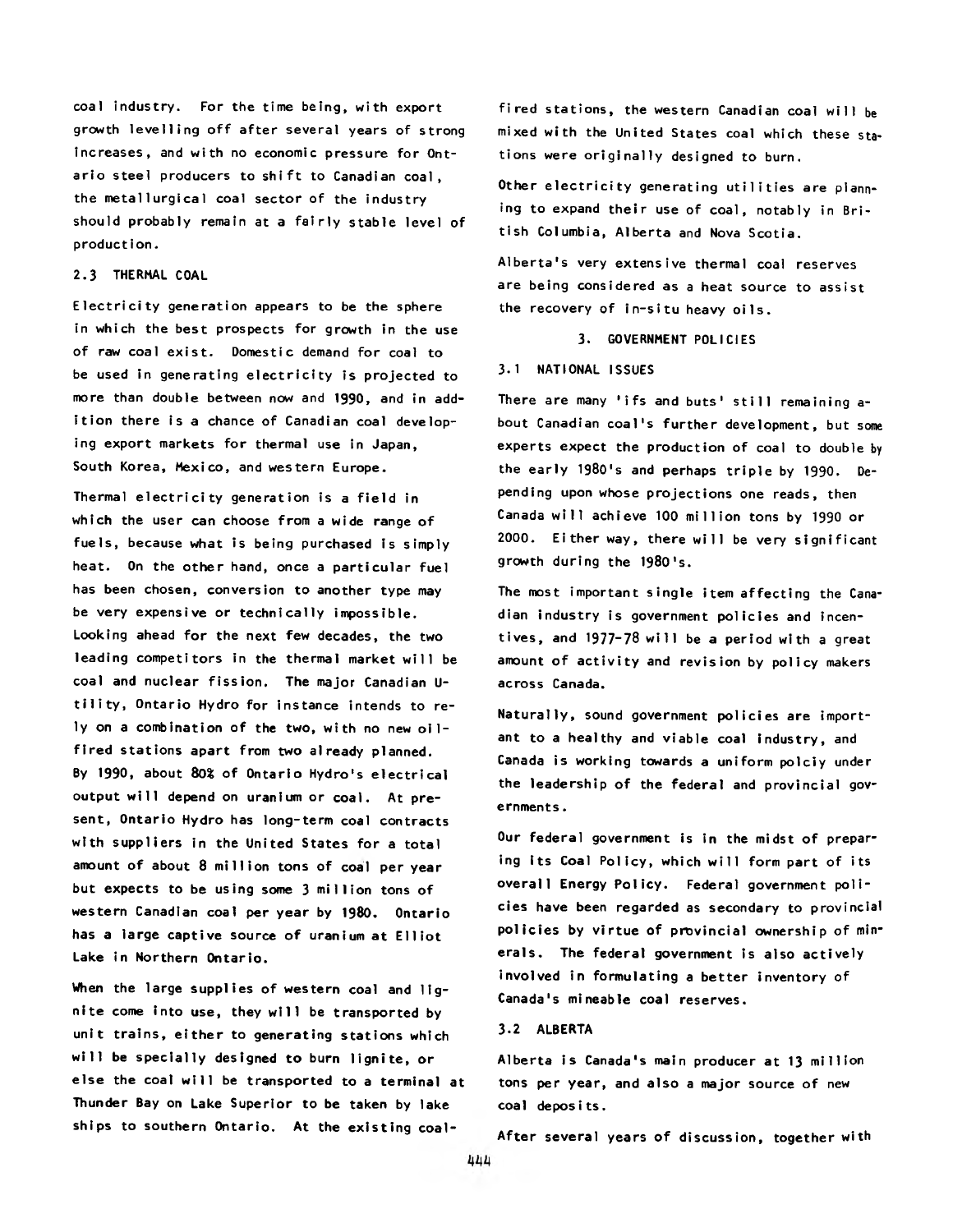industry and public input, Alberta presented its Coal Development Policy in June 1976. Industry almost unilaterally regards the Alberta policy as restrictive. The basic provisions of the policy were to assure that the maximum benefits accrued to the people of Alberta from any future and current coal development. Exploration and development were to be encouraged in a manner compatible with the environment and with Alberta's economy and labour force.

The policy seeks to establish a balance between environmental protection and resource development, and to ensure that coal exploration and mining activities are compatible with alternative land uses. This is particularly important in the foothills areas of the Canadian Rocky Mountains.

The policy divides the province into four categories with respect to coal exploration and development which range from:-

> 'No exploration or commerical development permi tted'

to 'Exploration may be permitted and mining operations may be considered, subject to certain environmental and social requi rements.<sup>1</sup>

Industry's reaction has been to slow down activity In Alberta and switch its attention to other provinces, particularly B.C. and Nova Scotia.

### 3.3 OTHER PROVINCES

B.C.'s coal policy guideline was published in June 1977 and is generally regarded as less restrictive and more encouraging to industry at large than Alberta's. The different current economic background of the two provinces is a factor in this. A **very** comprehensive working paper by the B.C. Task Force, "Coal in B.C. - A Technical Appraisal" went a good way in preparing for an expanionist policy. The policy sets out a framework for **private enterprise** to develop the industry with **government** providing the economic clim ate and facilities. B.C. is a close second to Alberta in terms of production at 9 million tons per year.

In Nova Scotia, the emphasis is on greater coal development and financing by private sector com-

anies rather than public funds. This appeal for open involvement was launched at the 1976 Canadian Coal Conference, and many companies have expressed various levels of interest; one major feasibility study is under way. The high cost of electricity generated from imported oil makes it important to Nova Scotia to expand indigenous energy sources. New Brunswick is also actively expanding its coal resource base through increased private exploration, and hopes to produce more thermal coal for electrical power generation as the projected life of its reserves increases.

In Saskatchewan the frame work for a coal policy has been built on the cornerstones of maximum upgrading within the province, better resource allocation, development under public control, and maximum returns to the people of Saskatchewan. The province is still piecing together its full policy statement, now expected in late 1977. Since only lower ranking coals are common in Saskatchewan, the thrust in the past has been the production of coals for thermal power generated and used locally, and this should not change radically in the near term.

One province without coal development, but with a p olicy framework, is Ontario, which is the major Canadian consumer of both thermal coal for electricity and coking coal for steel making. Ontario Hydro consumes over  $8$  million tons of coal currently imported from the  $U.S.$ , and the major steelmakers import equally large tonnages of high quality U.S. coal.

Ontario has committed itself to retaining its current supplies (most coal is under long-term contract) but where possible to add incremental tonnages from Canadian sources, whether it be thermal coal from Alberta, or coking coal from B.C., Alberta, or Nova Scotia.

Although Canadian coal is priced higher in Ontario than U.S. coal, through higher freight rates, etc., the security of a domestic source is regarded as justification of the premium.

*k.* EXISTING OPERATORS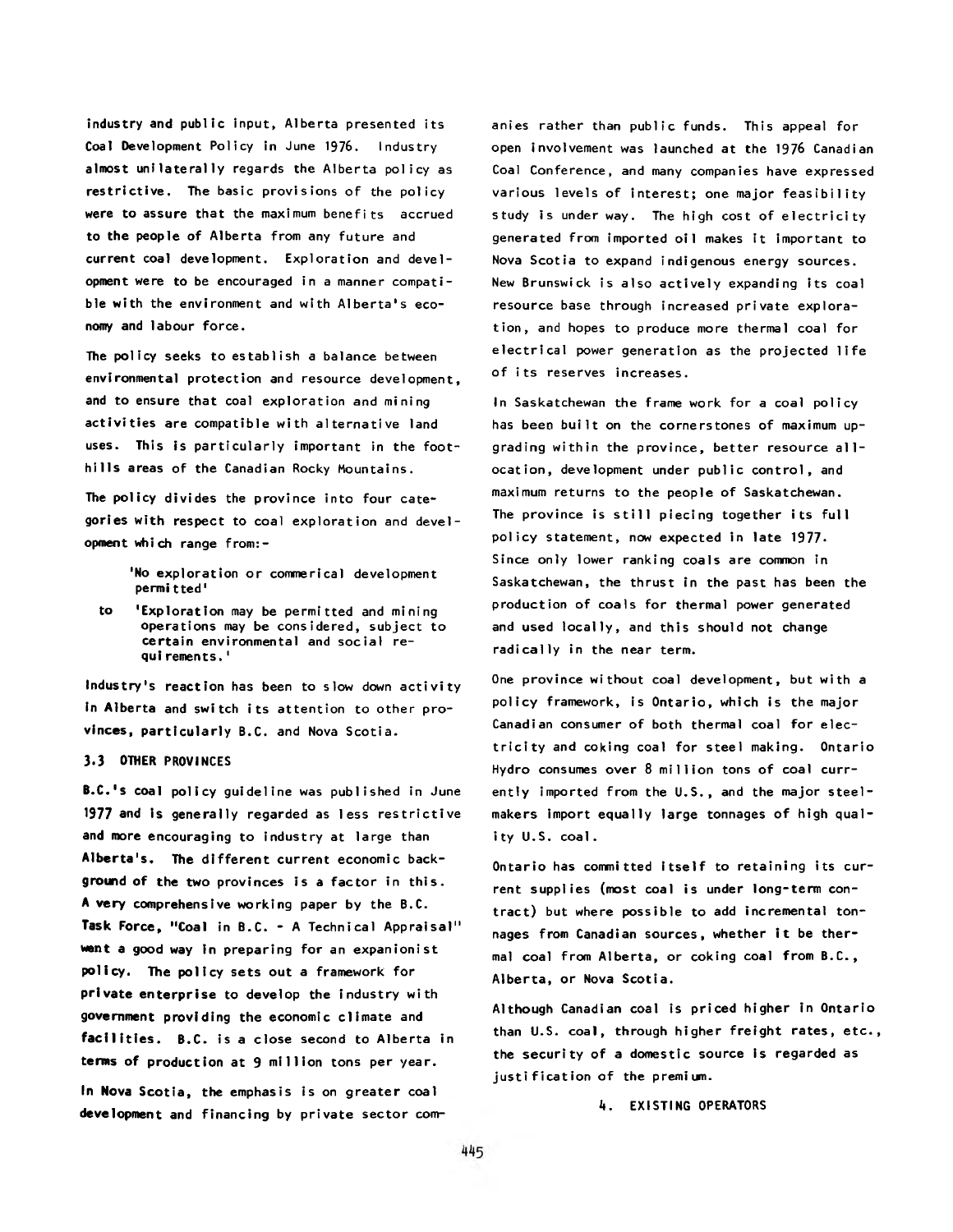Current producers on a provincial basis are:

British Columbia. Kaiser Resources Ltd. operates the underground mine at Michel and the surface mine at Balmer, both near Sparwood in the Crows Nest Pass coalfield. Total production from Kajser's operations should reach 6 million tons of saleable coal in 1977, which would be a new record. Kaiser, who like most western metallurgical coal producers is very dependent upon Japanese contracts, has been actively pursuing sales to other users and has secured sales to Mexico, Pakistan, India, Korea and Eastern Canada.

Fording Coal, a subsidiary of Canadian Pacific Investments and Cominco was badly affected by strike action in 1976 and saleable production dropped to just 2 m.t.p.a. but should be back at 3 m.t.p.a. in 1977.

Byron Creek Collieries, a subsidiary of the privately-owned Nassau-based Hillcrest Collieries Ltd., operates a smaller surface thermal-coal mine near Corbin, where the bulk of the 375,000 ton annual production is sent to Ontario Hydro. Byron Creek a lso supply Hudson Bay Mining and Smelting at Flin Flon, and Japanese customers. Production is estimated to reach 700,000 tons by 1979, and additional sales contracts are being investigated.

All these coal supplies are transported over the C.P. rail lines in southern B.C. in unit trains to either Westshore Terminals at Roberts Bank or east to Manitoba and Ontario.

Alberta. The largest mines are sub-bituminous strip mines at Whitewood and Highvale owned by Calgary Power Ltd; mined under contract by Manalta Coal and delivering coal for mine-mouth thermal power generation. Manalta, a division of Loram International of Calgary, operates four mines in Alberta and will mine the bulk of the sub-bituminous coal mined in that province in 1977.

Their other operations are at the Vesta and Roselyn plants. Luscar also mines sub-bituminous coal from its Forestburg Colliery by open-pit mining methods. Metallurgical coal producers in Alberta

include McIntyre Mines Ltd. of Toronto, a subsidiary of the Superior Oil Company of Nevada, who mine over 2 m.t. of saleable coal at their Smokey River operations near Grande Cache. Cardinal River Coals, a joint venture of Luscar Ltd., Edmonton and Consolidation Coal, subsidiary of Continental Oil, operates near Hinton in the Foothills and mines some 2 million tons of coal p.a. from several medium-size open-pits, all in the same coal measures. As a result of increased royalty payments, plans to increase production have been shelved. Coleman Collieries Ltd. a subsidiary of Norcen Energy Resources of Toronto, mines at a combined annual rate of 1 million tons from its Vicary underground mine and the Tent No. 4 open-pit operation. The Canmore Mines (a Dillingham Corporation subsidiary) currently operate a small underground mine at Canmore from which up to 200,000 tons of semi-anthracite coal is shipped to Japanese buyers annually.

Saskatchewan. Luscar and Manalta each mines approximately 2.5 million tons of lignite, used for thermal power generation in Manitoba and Saskatchewan, from the Estevan and Bienfoit areas. Saskatchewan production should be over  $5.5$  m.t. in 1977.

The Saskatchewan Power Corporation began production at its new Souris Valley property in late 1976 and this will eventually be a  $350,000$  t.p.a operation, also supplying a thermal power plant (Boundary Dam).

Saskatchewan Power Corporation has begun work on a new thermal plant and strip mine in the Willow Bunch area where 1.5 m.t.p.a. will be mined, starting in 1979.

Future advances of the Saskatchewan production levels are also indicated by the contracted delivery of 1.1 million tons p.a. to Ontario Hydro beginning in 1980 for its new lignite fired station at Thunder Bay.

New Brunswick. Coal production totals some 350, 000 tons p.a. from 6 mines in the Minto/Chipman areas operated by New Brunswick Coal, a provincial government controlled body. The bulk of this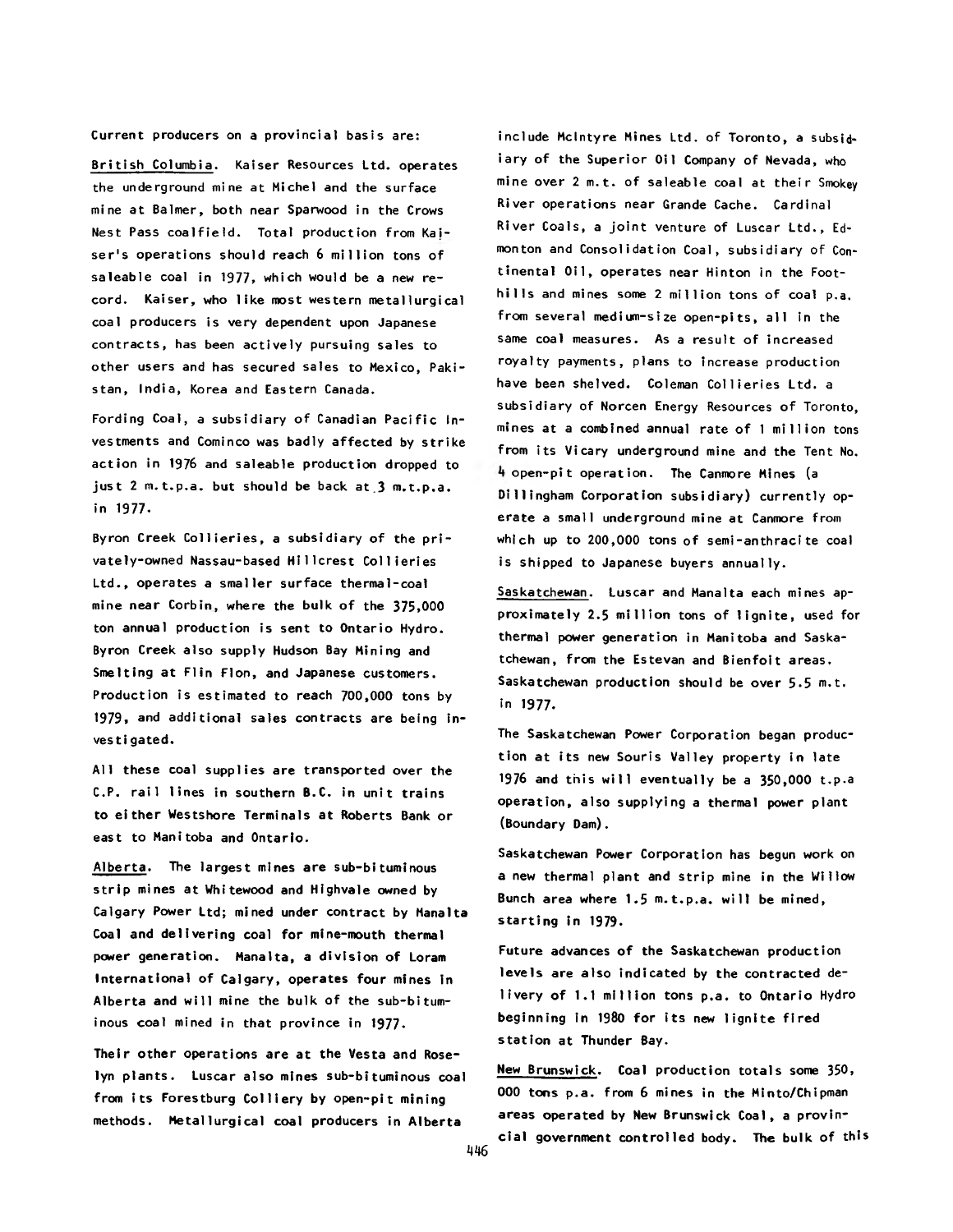strip mined coal was sold to New Brunswick Electric Power Commission for use at their Grand Lake station. A new coal fired plant is being built at Dalhousie and is expected to consume a further 300,000 tons of coal annually, and a new dragline operation is underway for the Salmon Harbour area. Total production should reach 600,000 t.p. a. by 1979.

Nova Scotia. The Cape Breton Development Corporation (DEVCO), a provincial government body, operates several surface and underground mines with a total annual output of some  $2.5$  m.t. The principal mines are the longwall operations at Lingan and No. 26, and the new room and pillar Prince Mine at Point Aconi.

DEVCO hopes to fully utilize its new washing plant during 1977. The plant, with a capacity of 3.25 m.t.p.a., cost over \$30 million, and will upgrade high sulphur coal to metallurgical grades. DEVCO has entered into a 5 year contract to supply  $500,000$  t.p.a. of metallurgical coal to Stelco in Hamilton.

DEVCO has recently reached agreement to supply up to 1 m.t.p.a. for a new coal fired power station at Lingan, and deliveries should begin in 1979.

5. PLANNED DEVELOPMENTS AND NEW VENTURES

Properties which may become producing facilities are being studied and developed right across Canada. However, the prospects for all the  $\text{cok-}$ ing coal properties have been adversely affected by a slump in demand for coking coals.

British Columbia. Both Kaiser Resources and Fording **are** separately working on underground mines which will use Kaiser's hydraulic mining tech**nology.** Kaiser have shelved their plans to develop a new underground hydraulic mine, with a projected capacity of 2 m.t.p.a. Capital costs have been estimated at over \$150 million. Brazilian and Japanese investors had hoped to parti**cipate** in the project. Reasons for the delay, **are the high** capital costs and poor market con**ditions for** coking coals.

Work on Fording's proposed hydraulic underground

mine at Eagle Mountain has slowed down due to the soft world market condition. Should it achieve production, the mine would use Kaiser's hydraulic mining technology.

Crows Nest Industries, in a joint venture with Mitsui & Co. of Japan, are working on a final feasibility program for their Line Creek property with a projected annual capacity of 1.25 m.t. (Shell Canada have recently made a takeover bid for C.N. I.). Denison Mines of Toronto are close to a production decision on their Quintette Project which could be a 3 m.t.p.a. complex with hydraulic underground mining and conventional open-pit mining. Japanese companies (Mitsui & Tokyo Boeki) hold minor interests and would be expected to take the bulk of any future metallurgical coal production, and Imperial Oil, an Exxon subsidiary, plan to take up 16 3/4% of the project's equity. At Denison's nearby Saxon property, the company is undertaking a joint venture feasibility on the metallurgical coal project with Ruhrkohle, a consortium of Ruhrkohle A.G. West Germany, Mitsui & Co., and French interests. Cinnabar Peak Mines of Edmonton is hoping to develop a  $2$  m.t.p.a. underground and open-pit operation at its Peace River property in North-east B.C. Production would be thermal and blending coal for coking purposes.

Rio Algom and Pan Ocean Oil are progressing with their Sage Creek Coal project. Environmental problems and sufficiency of reserves are adversely affecting the project's proposed profitability, but additional drilling continued during 1977.

B.C. Hydro has been working on plans to develop a thermal power plant at Hat Creek in Central B.C., using coal from the adjacent Hat Creek deposit, and a major lignite fired power station is a distinct possibility for the area.

Brameda Resources (a Teck Co. subsidiary) sold its interest in the Sukunka property, a highly regarded metallurgical coal deposit, to B.P. Canada, after the withdrawal of Brascan Resources from the project. Brascan still holds a small  $(12<sup>2</sup>)$ interest and B.P. plan to develop a small underground operation by the early 1980's for subse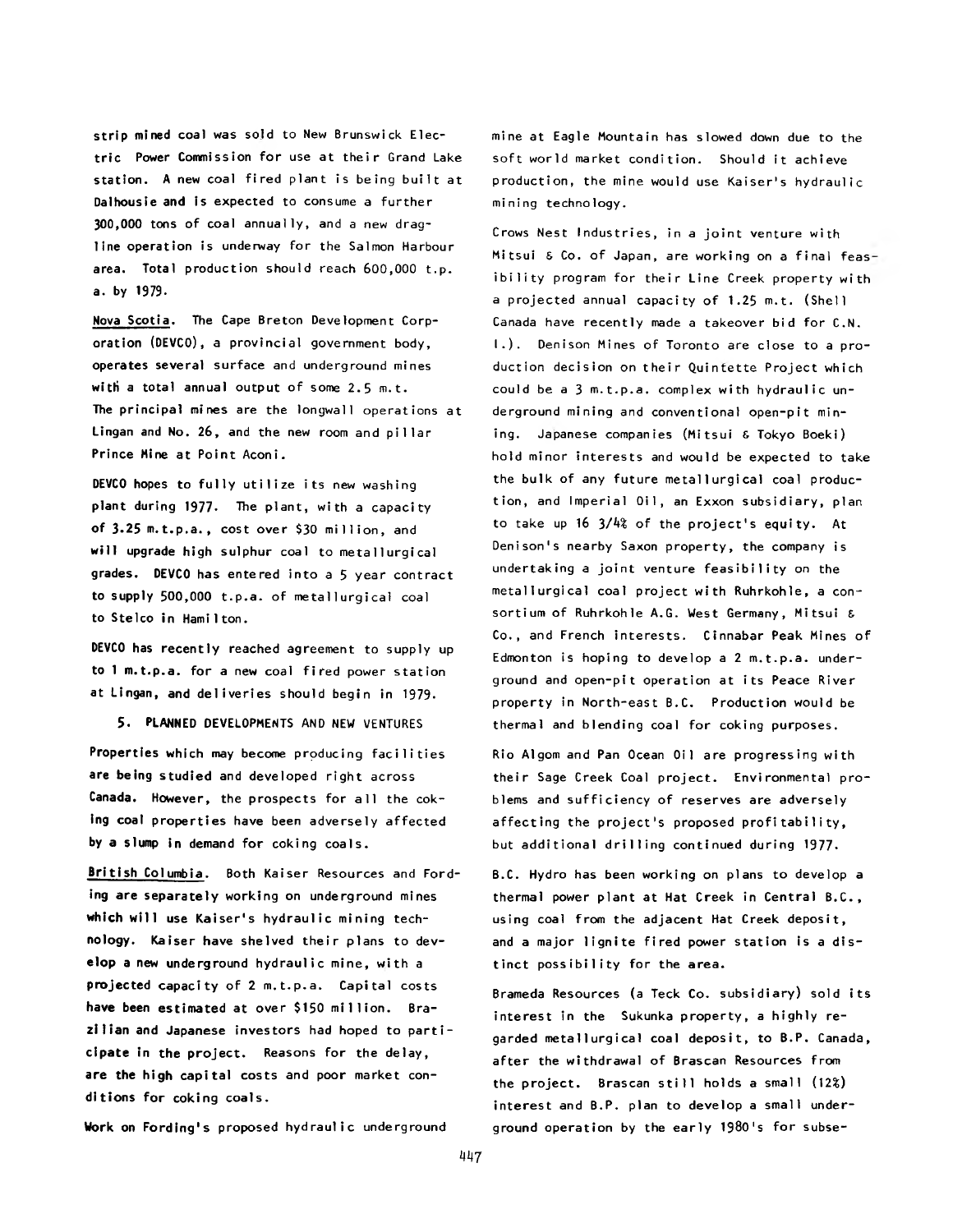quent expansion to 3 m.t.p.a by the mid 1980's. The rate of development for this project is a function of the B.C. government's policy and the provision of certain key infrastructure. Other coal developers are active in the same area, in cluding Utah Mines (now a General Electric subsidiary) at Carbon Creek, Nichimen Resources and Ranger Oil at Mt. Spieker (optioned from Brameda) and Pacific Petroleums with Canadian Superior Oils and McIntyre Mines at the latter's Monkman Pass property.

The profitable development of these projects would be tied to the further development of the rail system in Northern B.C.

Bow River Resources and Rainier Energy Resources, both of Vancouver, are hoping to develop a property in north-east B.C. and entered into an agreement with a local firm, BriCole Mining, to do further work, the result of which should be available in late 1977.

Norco Resources (formerly Northern Coal Mines) plans to develop its coal holding north of Prince George, but the project is in its early stages as yet.

The Scurry Rainbow property at Elk River in B.C. is being vigorously examined by ELCO Mining, a corporation established by seven European steel mills to hold and manage the project, should feasibility studies prove the viability of the project. The detailed and costly studies have proved to be sufficiently attractive for Stelco to join the consortium with a 25% interest. Elco holds 50%, Scurry-Rainbow 10%, and Home 0il 15%. The indicated operating level is *k* m.t.p.a. with a capital cost of \$300 million.

Weldwood of Canada, a major lumber producer, has reported extensive coal deposits on its Vancouver Island land holdings, and is hoping to develop the property for thermal power generation purposes.

Alberta. The considerable metallurgical coal activity of recent years has slowed down due to the inability of many companies to acquire new leases

and development permits. Following the new coal policy statement, Luscar Sterco's project at Coal Valley (thermal coal for Ontario Hydro) and Manalta's Gregg River Project were both given go-ahead approval.

Luscar Stereo property near Edison has proven reserves of over 200 million tons and will be a 2.5 m.t. a year operation supplying up to 2 m.t.p.a. of thermal coal to Ontario Hydro, starting in 1978. Ontario Hydro will bring in the coal via a new terminal facility at Thunder Bay on Lake Superior, for use at Southern Ontario power stations.

Alberta Energy - 50\$ owned by the Alberta government - has negotiated to buy a 25% share of the Luscar-Sterco property for some \$23 million. The AEC involvement is another ramification of the Alberta Coal Policy. Mine development costs are indicated at about \$100 million, but total costs, including the rail link, upgrading certain rail facilities, and the the coal terminal at Thunder Bay, may approach \$350 million.

Gregg River are currently re-evaluating the overall profitability for their metallurgical coal property, possibly with a two million ton per year facility being committed exclusively to the Japanese steel makers. Financial planning for the project appears to be the critical factor, and most likely AEC will again participate in any investment.

However, other projects have had no indication when their turn will come; these include the Cyprus Anvil Torrens Project north-west of Grande Cache, Consolidation Coal's Brazean Project near Nordegg and their Blairmore Project at Grassy Mountain, Bralorne Resource's Savanna Creek holdings, and Union Oil at their property near Hinton.

Union Oil are preparing a feasibility study on the potential of its Obed-Marsh thermal coal project which could realistically supply Ontario Hydro with upwards of 1 m.t.p.a., again through Thunder Bay. This study will be completed during late 1977.

Associated Porcupine, in a joint venture with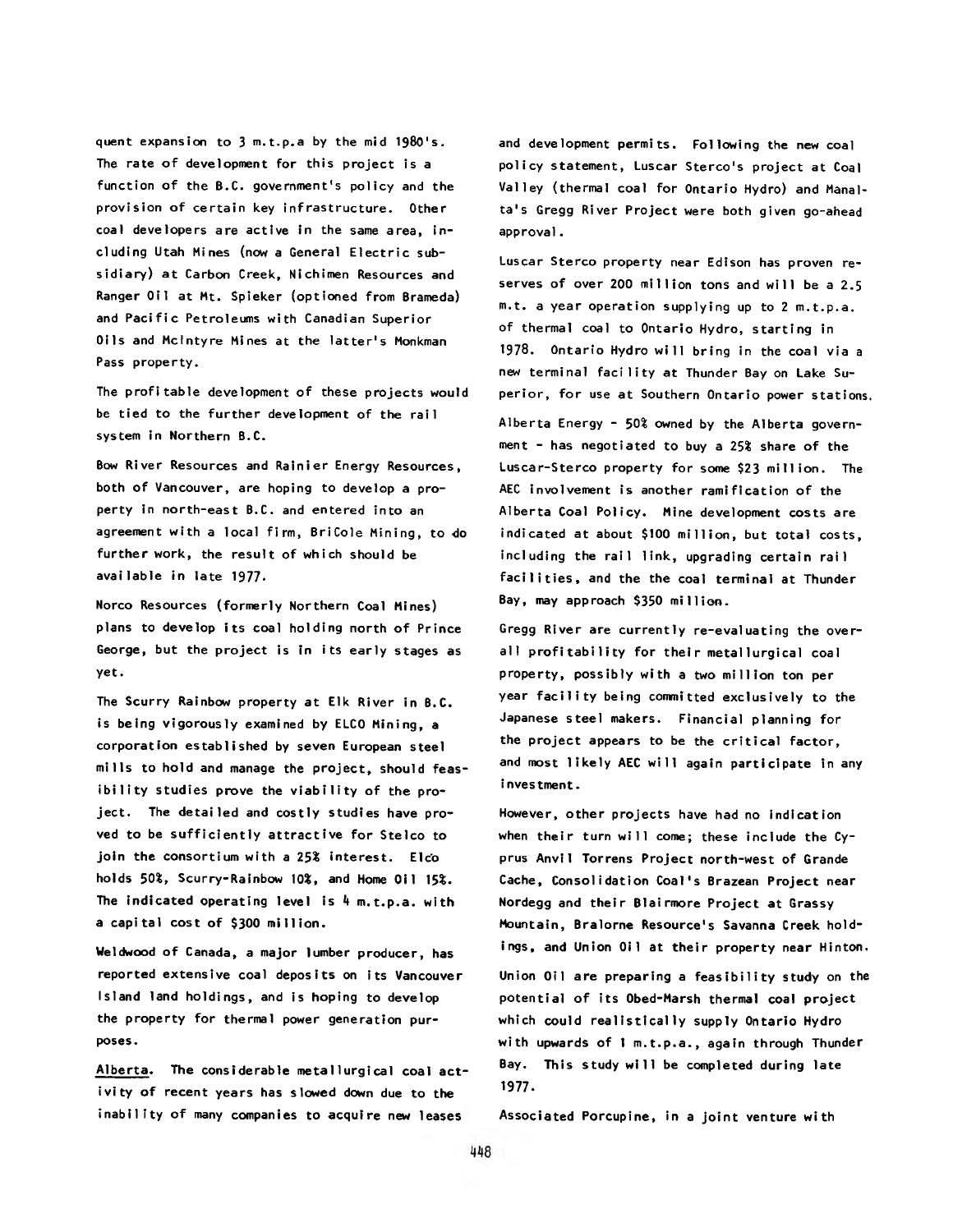Granby - a Zapata subsidiary - also plans further work on their Hinton thermal coal property.

The most promising areas for development appear to be thermal coal projects or properties where in-situ gasification could be developed. The major oil companies are the developers most interested in these aspects, i.e. Shell Canada, B.P. Canada, Imperial Oil, Texaco and Pacific Petroleum (a Phillips Petroleum subsidiary). CanPac Minerals and Calgary Power had their development proposals for the Camrose-Ryley area turned down on environmental and agricultural grounds, but continue to do work on other thermal coal properties of economic interest. Pan-Canadian Petroleum (another C.P. subsidiary) are also actively assessing their significant thermal coal holdings for viable mining opportunities. One potential use of this coal is power and steam generation for the Oil Sands projects in Northern Alberta.

The most significant developments in Saskatchewan are the extension to the projects previously men**tioned.**

Elsewhere, coal development is continuing, particularly in New Brunswick, Nova Scotia and the **North-West** Territories. Lynx Canada, in joint **venture with** Canadian Reynolds Metals and Camflo **Mines Limited,** is examining in detail the po**tential of developing** its newly discovered coal **reserves In** New Brunswick, where indigenous en**ergy sources** are precious.

In Nova Scotia, the provincial government's an**nouncement** for coal industry representatives to **submit** proposals for exploration and development **Is being taken up** and Wimpey Canada are planning a new open-pit mine. One smaller company with an **active involvement** is Biron Bay Gold Mines, with **an interest** in the marine deposits of the old Mabou coal mine. They plan an offshore drilling program to follow earlier marketing investiga**tions.**

**Only one Arctic coal mine is operating, and that** provides fuel for Cyprus Anvil's lead-zinc min**ing operations.**

good deal more difficult to develop than those further south since all access is severely limited. It may be in-situ gasification that harnesses these reserves and that is probably some way off.

In Ontario, the only known fossil fuels are the lignite deposits of Northern Ontario in the Onakawena area. Reports indicate that the provincial government is taking an active interest in the potential for economic development of these reserves .

#### 6. SUMMATION

The Coal Industry in Canada is entering a period of sustained growth. British Columbia is likely to be the scene of the majority of this activity once on going projects in Alberta come on stream; B.C. is likely to be able to make better use of its reserves than Alberta by virtue of its easier access to the coast and its healthier development climate in terms of government support and incentives.

Coal's use in Canada as an energy fuel is increasing faster than any other fuel and in terms of reserves versus demand, known coal in Canada will last for many decades after known oil and gas reserves have been exhausted. The industry is on the brink of a decade of expansion which could see production reach 100 million tons by the early 1990's but it all depends on government policies, availability of new markets and capital costs.

# 7. BIOGRAPHY

Philip S. Martin. Mr. Martin joined Dames & Moore after several years of mining experience in Australia and Canada. He is currently a project engineer with the firm and has been involved in a wide variety of mining assignments for Canadian, U.S. and European companies. He has prepared open-pit mining plans and designs for a variety of minerals from asbestos to uranium as well as being active in underground mine design and economic and financial analysis of mining ventures. He is the co-ordinating editor of Dames & Moore's annual report on the "Canadian Coal Mining Industry".

The resources of the N.W.T. and the Yukon are a

Mr. Martin graduated from the Royal School of